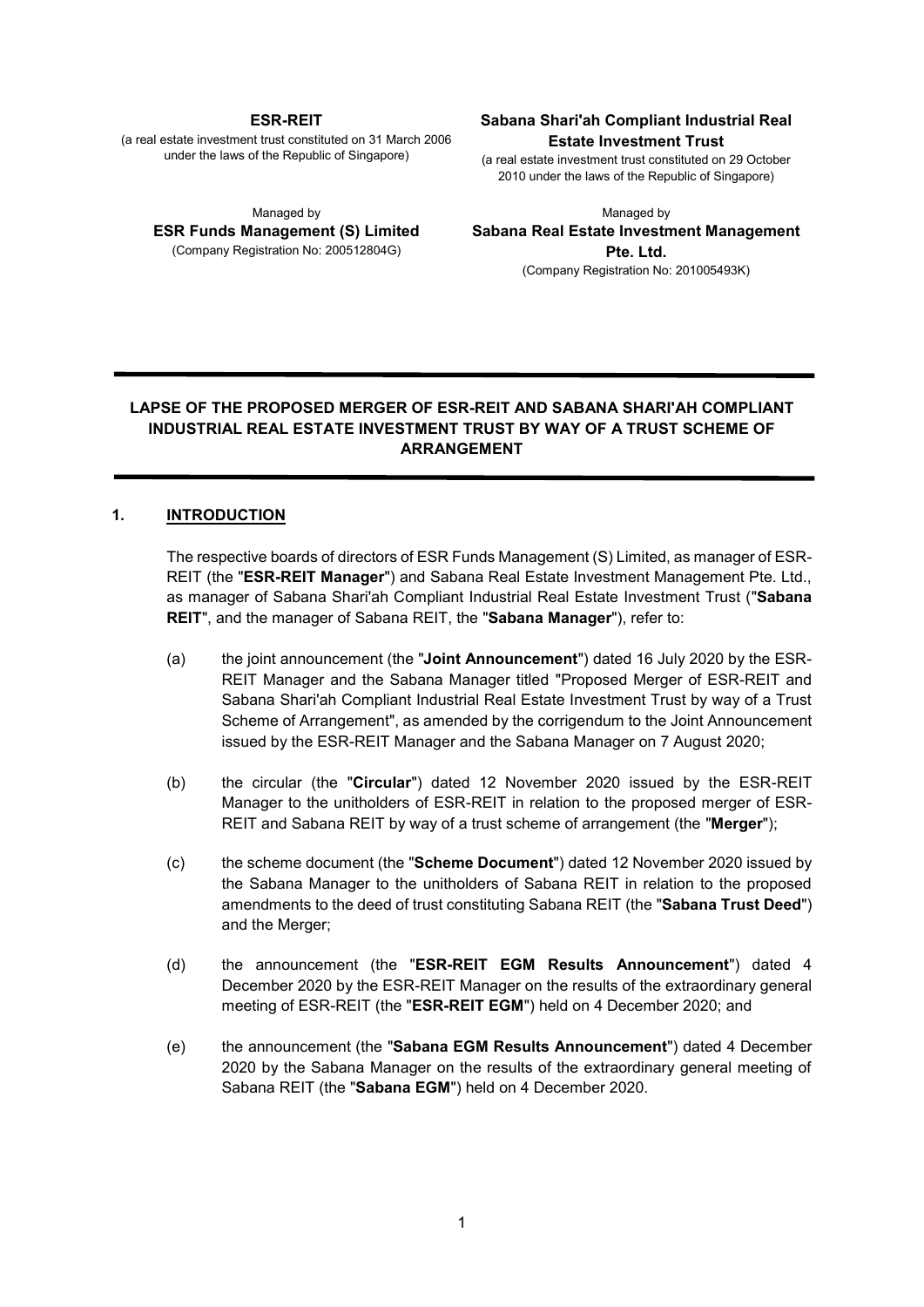Unless otherwise defined, all capitalised terms in this announcement (this "**Announcement**") shall bear the same meaning as set out in the Circular and/or the Scheme Document.

# **2. LAPSE OF THE MERGER AND THE SCHEME**

# **2.1 Sabana Trust Deed Amendments Resolution**

As stated in the Circular and the Scheme Document, the Merger and the Scheme are conditional on, *inter alia*, the approval of the Sabana Unitholders holding in aggregate 75.0% or more of the total number of votes cast for and against the resolution at the Sabana EGM for the amendment of the Sabana Trust Deed to include provisions that will facilitate the implementation of the Scheme, in such form and substance as agreed in writing by the Parties (the "**Sabana Trust Deed Amendments Resolution**", and such condition precedent, the "**Relevant Condition**").

As stated in the Sabana EGM Results Announcement, the Sabana Manager has announced that the Sabana Trust Deed Amendments Resolution as set out in the Notice of Extraordinary General Meeting of the Sabana Unitholders dated 12 November 2020 was not passed by the Sabana Unitholders at the Sabana EGM held on 4 December 2020.

Accordingly, the Relevant Condition has not been fulfilled.

### **2.2 Implementation Agreement**

In this regard, the Implementation Agreement provides that:

- (a) the Relevant Condition is not capable of being waived by any Party or all Parties; and
- (b) the Implementation Agreement may be terminated with immediate effect by any Party giving notice if the Relevant Condition is not fulfilled (provided that the Party seeking termination does so only after it has had prior consultation with the SIC and the SIC has given its approval for, and stated that it has no objection to, such termination).

The Sabana Manager has consulted with the SIC, and the SIC has confirmed that in the event the Relevant Condition is not fulfilled, Parties may terminate the Implementation Agreement on such basis. The Sabana Manager has given notice to the ESR-REIT Manager and the ESR-REIT Trustee of the termination of the Implementation Agreement, which has been acknowledged and confirmed by the ESR-REIT Manager and the ESR-REIT Trustee. Accordingly, the Implementation Agreement is terminated with immediate effect and the Merger and the Scheme have therefore lapsed with immediate effect.

## **3. NEWS RELEASE**

Please refer to the news release dated 4 December 2020 by the ESR-REIT Manager titled "ESR-REIT Manager Announces Outcome of Unitholder Meetings in Relation to the Proposed Merger with Sabana REIT" and the news release dated 4 December 2020 by the Sabana Manager titled "Sabana REIT Manager Announces Outcome of Extraordinary General Meeting in Relation to the Proposed Merger with ESR-REIT" for further details.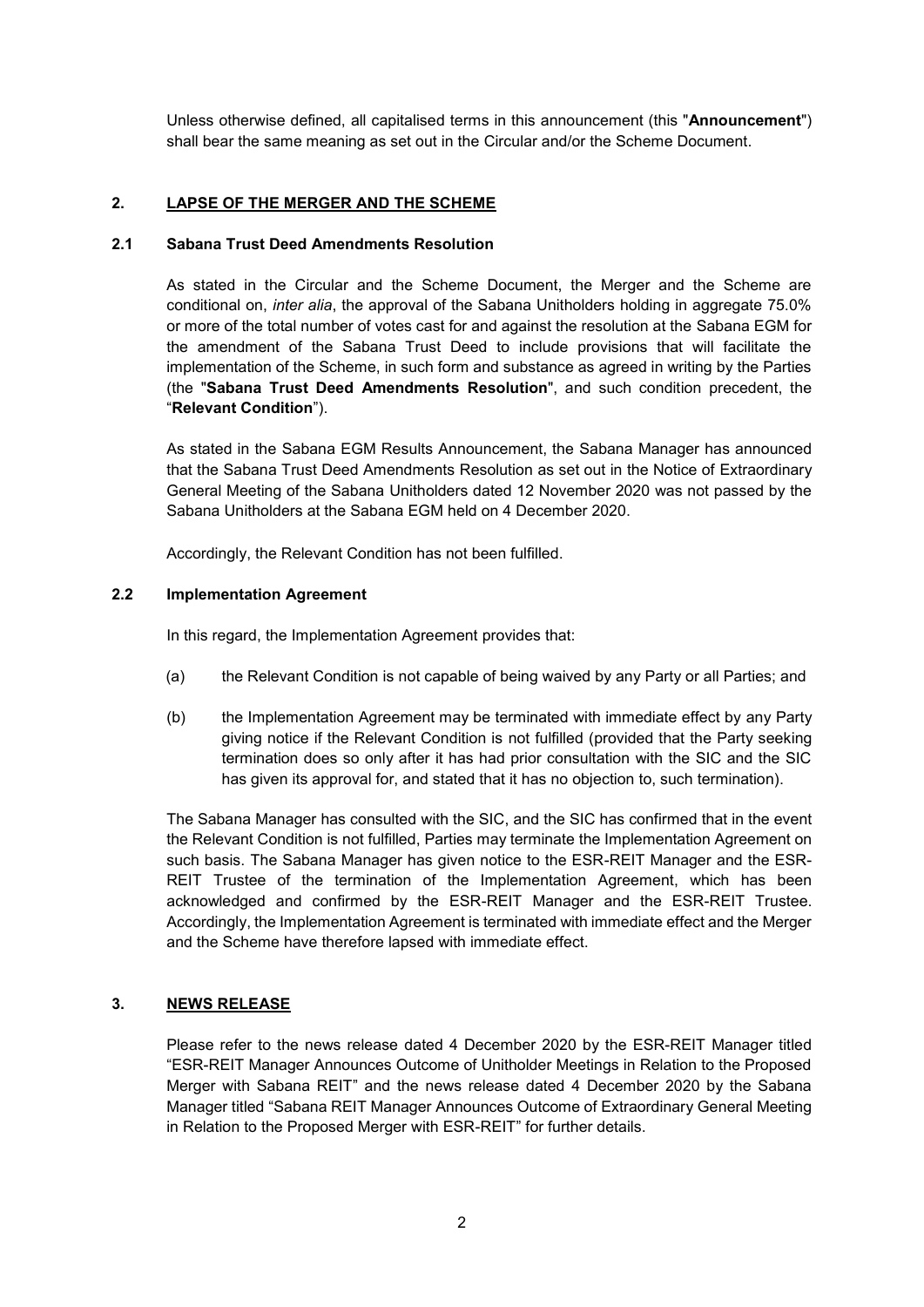## **4. RESPONSIBILITY STATEMENTS**

**ESR-REIT Manager.** The directors of the ESR-REIT Manager (including those who may have delegated detailed supervision of this Announcement) have taken all reasonable care to ensure that the facts stated and opinions expressed in this Announcement (other than those relating to Sabana REIT and/or the Sabana Manager) are fair and accurate and that there are no other material facts not contained in this Announcement, the omission of which would make any statement in this Announcement misleading. The directors of the ESR-REIT Manager jointly and severally accept responsibility accordingly. Where any information has been extracted or reproduced from published or otherwise publicly available sources or obtained from a named source (including Sabana REIT and/or the Sabana Manager), the sole responsibility of the directors of the ESR-REIT Manager has been to ensure through reasonable enquiries that such information is accurately extracted from such sources or, as the case may be, reflected or reproduced in this Announcement. The directors of the ESR-REIT Manager do not accept any responsibility for any information relating to Sabana REIT and/or the Sabana Manager or any opinion expressed by Sabana REIT and/or the Sabana Manager.

**Sabana Manager.** The directors of the Sabana Manager (including those who may have delegated detailed supervision of this Announcement) have taken all reasonable care to ensure that the facts stated and opinions expressed in this Announcement (other than those relating to ESR-REIT and/or the ESR-REIT Manager) are fair and accurate and that there are no other material facts not contained in this Announcement, the omission of which would make any statement in this Announcement misleading. The directors of the Sabana Manager jointly and severally accept responsibility accordingly. Where any information has been extracted or reproduced from published or otherwise publicly available sources or obtained from a named source (including ESR-REIT and/or the ESR-REIT Manager), the sole responsibility of the directors of the Sabana Manager has been to ensure through reasonable enquiries that such information is accurately extracted from such sources or, as the case may be, reflected or reproduced in this Announcement. The directors of the Sabana Manager do not accept any responsibility for any information relating to ESR-REIT and/or the ESR-REIT Manager or any opinion expressed by ESR-REIT and/or the ESR-REIT Manager.

4 December 2020

## **BY ORDER OF THE BOARD BY ORDER OF THE BOARD**

**ESR Funds Management (S) Limited** as Manager of ESR-REIT (Company Registration No. 200512804G)

#### **Sabana Real Estate Investment Management Pte. Ltd.**

as Manager of Sabana Shari'ah Complaint Industrial Real Estate Investment Trust (Company Registration No. 201005493K)